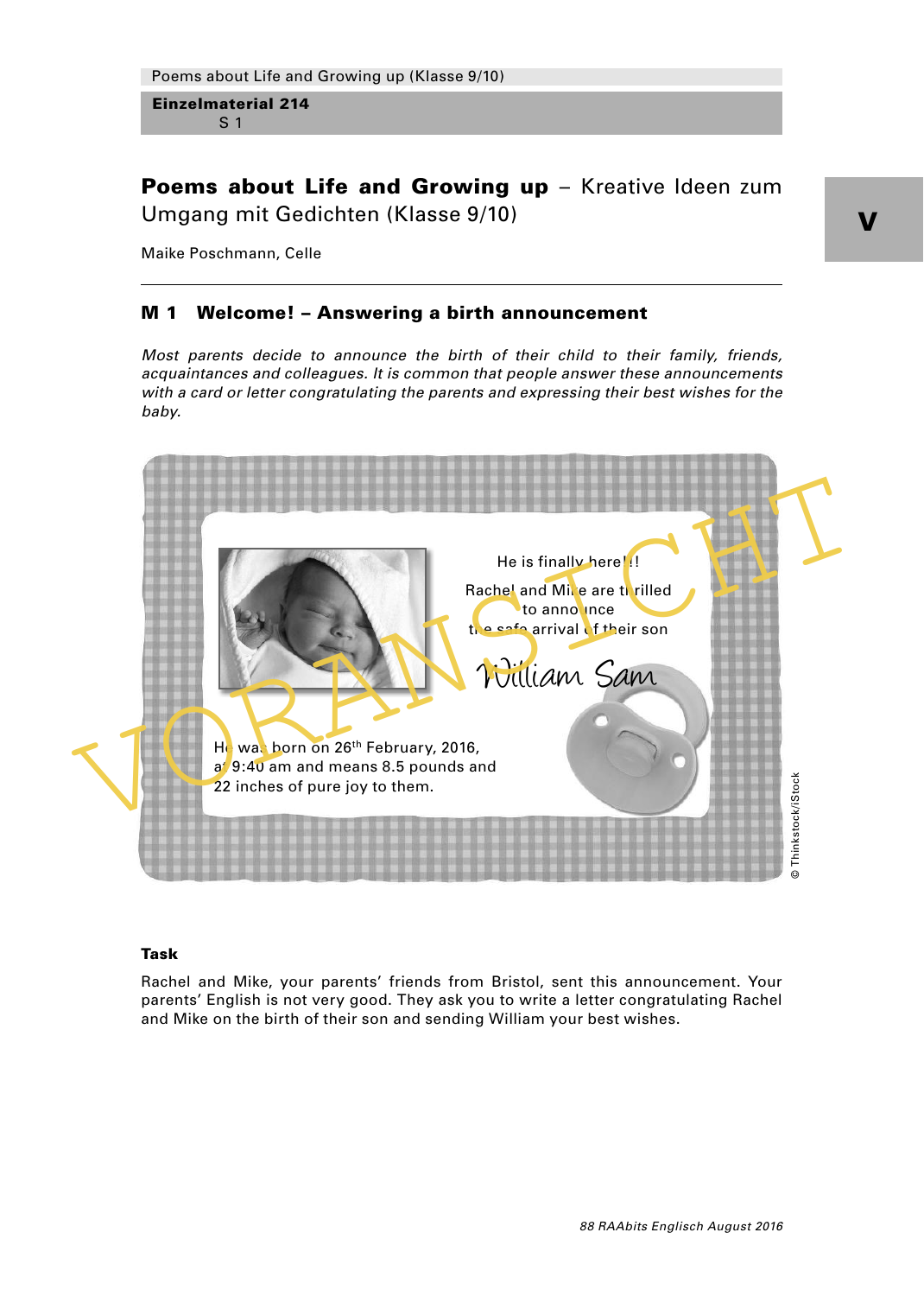# M 2 "I have wished you something" – wishes for a newborn

Born Yesterday by English poet and author Philip Larkin (1922–1985) was written "For Sally Amis", the newborn daughter of Kingsley Amis, a friend of Larkin's. What does the lyrical I of the poem wish the newborn girl?

# *Born Yesterday* **by Philip Larkin**

*For Sally Amis*



Philip Larkin: Born Yesterday, in: Philip Larkin: The less deceived. Faber & Faber Publishing House: London 2011.

1 **bud:** a small lump that grows on a plant and from which a flower or leaf develops – 6 to run off a spring: here: to come from a source  $-9$  to prove possible: to turn out that it is possible – 22 vigilant: alert, noticing danger - 23 unemphasised: here: not always speaking about what you do – 23 enthralled: very interested

#### Tasks

- 1. Listen to the poem Born Yesterday by Philip Larkin. Take notes while you are listening.
- 2. Read the poem and underline all the wishes that are mentioned.
- 3. Compare the wishes from the poem to the ones from your letters.
- 4. Imagine Sally finds the poem when she is 15. What could her reaction be? Write a diary entry in which she expresses her thoughts and feelings about the poem.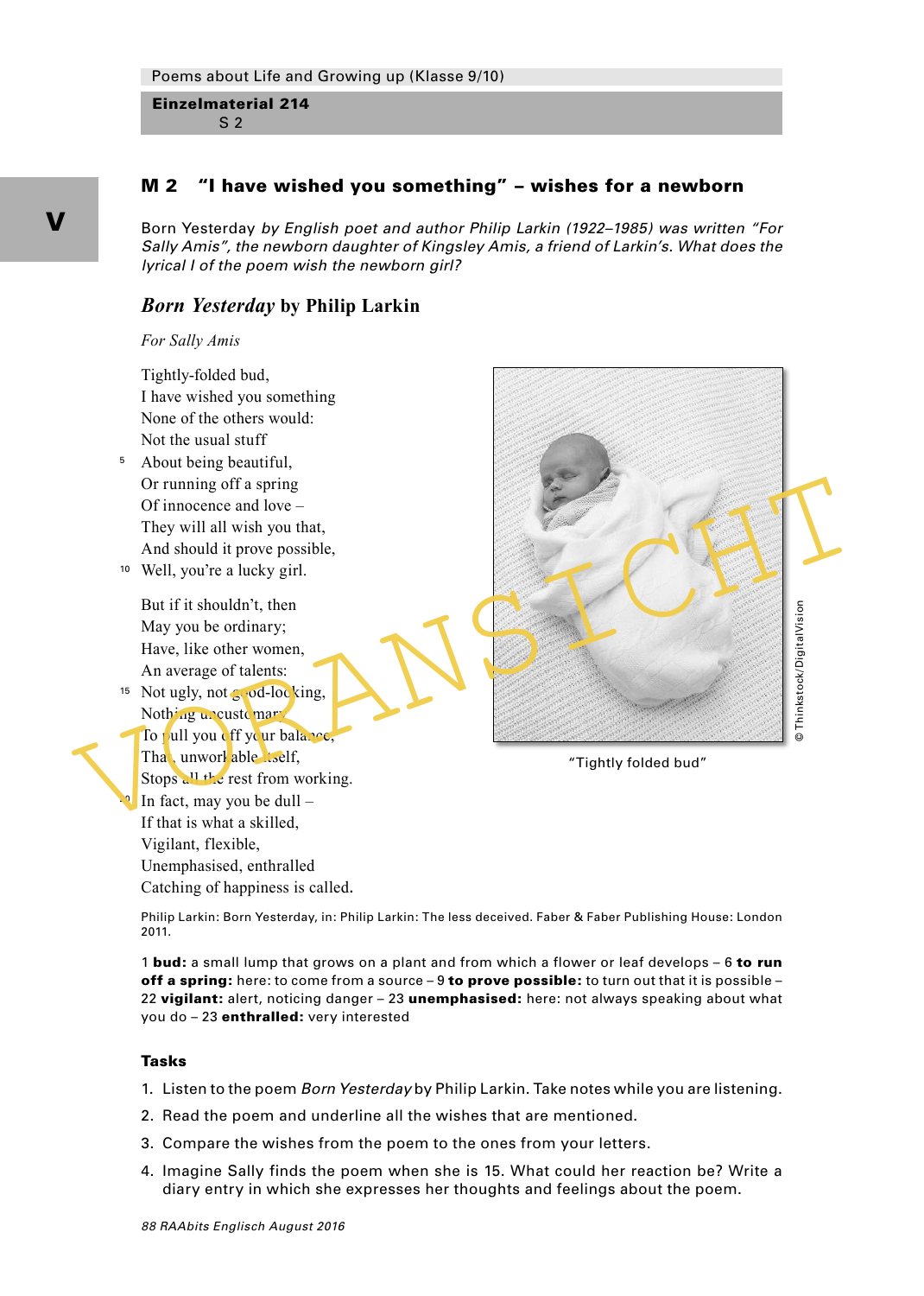## M 5 Am I ugly? – A look in the mirror

Germany's Next Topmodel, Likes for selfies on Instagram, fashion and celebrity magazines – looks seem to be more and more important …



Elizabeth Jennings: Ugly Child, in: Elizabeth Jennings: Collected Poems. Carcanet Press 2012.

11 **freckles:** dots in your face that especially show after you were in the sun  $-$  12 hose: *der* Schlauch

### Tasks

- 1. Look at yourself in the mirror and write down your spontaneous thoughts and feelings.
- 2. Read the poem. Compare your self-reflections to the ones of the lyrical I.
- 3. Write down a title for the poem.
- 4. Collect information on the lyrical I from the poem and characterise the lyrical I.
- 5. Comment on the influence of the media on people's self-image.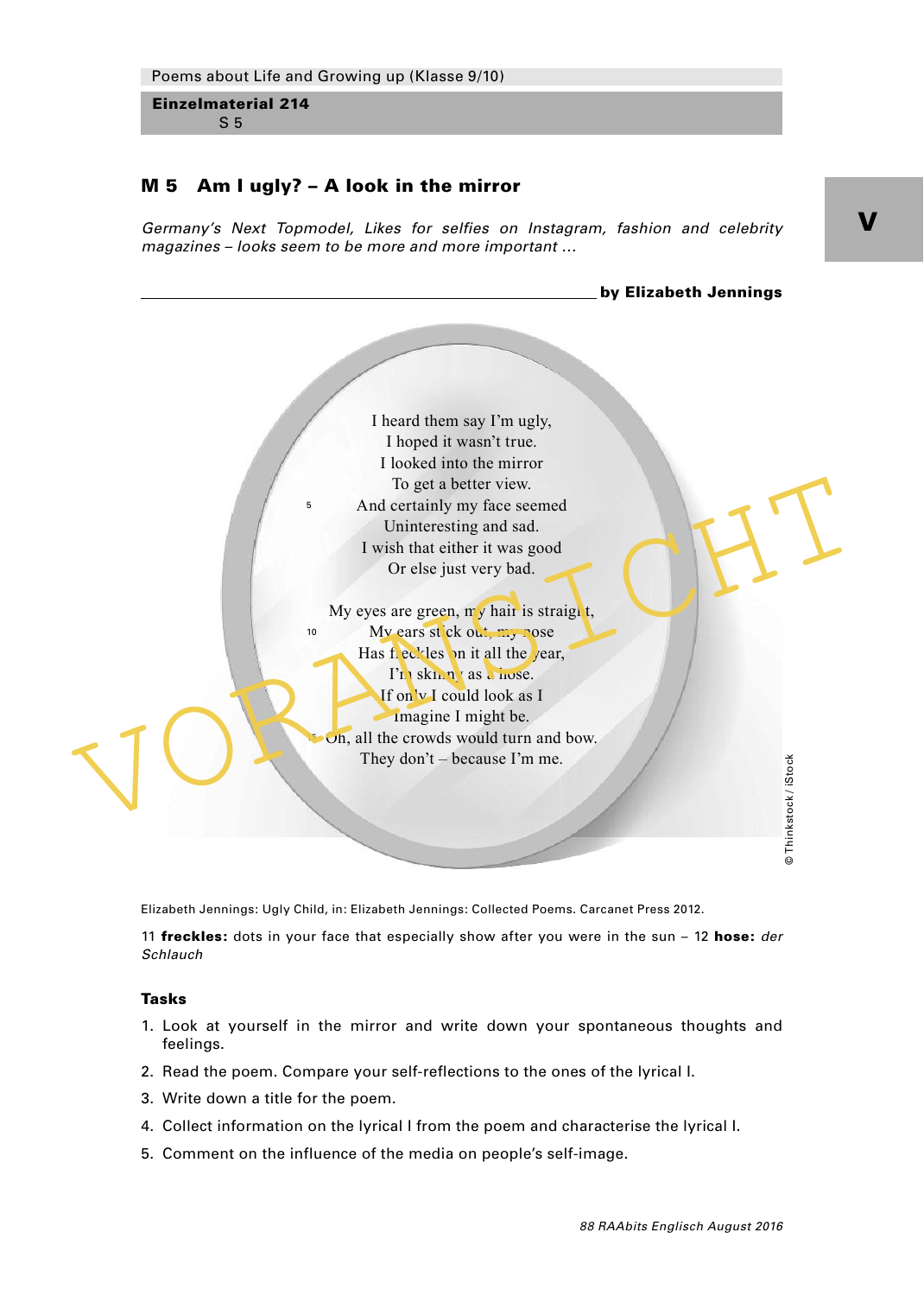# M 7 Nobody's life vs somebody's life – how should I live?

Most people want to become somebody when they grow up. What does the lyrical I in the poem by American poet Emily Dickinson (1830–1886) want to be?

# *I'm Nobody! Who are you?* **by Emily Dickinson**

I'm Nobody! Who are you? Are you – Nobody – too? Then there's a pair of us? Don't tell! they'd advertise – you know!

How dreary – to be – Somebody! 5 How public – like a Frog – To tell one's name – the livelong June – To an admiring Bog!

 $\degree$  Thinkstock/iStock

Source: Nicolaisen, Peter (Hrsg.): Pick a Poem. Poetry for Young People. Berlin: Cornelsen 1514, S. 53.

5 dreary: sad and not interesting – 8 bog: Sumpf

### Tasks

1. Together with a partner, identify the characters in the poem. Characterise them by completing the chart.

To an admiring Bog!<br>
Source: Nicolaisen, Peter (Hrsg.): Pick a Poem. Poetry for Young People. Berlin: Cornelsen 15 **4**, S. S.<br>
5 dreary: sad and not interesting - 8 **bog:** Sumpf<br>
Tasks<br>
1. Together with a partner, identify Characters Information

- 2. Do you agree with the lyrical I? Do you know people who can be compared to the ones described as "they"? In groups of three, collect arguments for and against the opinion of the lyrical I.
- 3. Write a letter to the lyrical I. State why you agree or disagree with his/her opinion. Justify your point of view by giving examples.